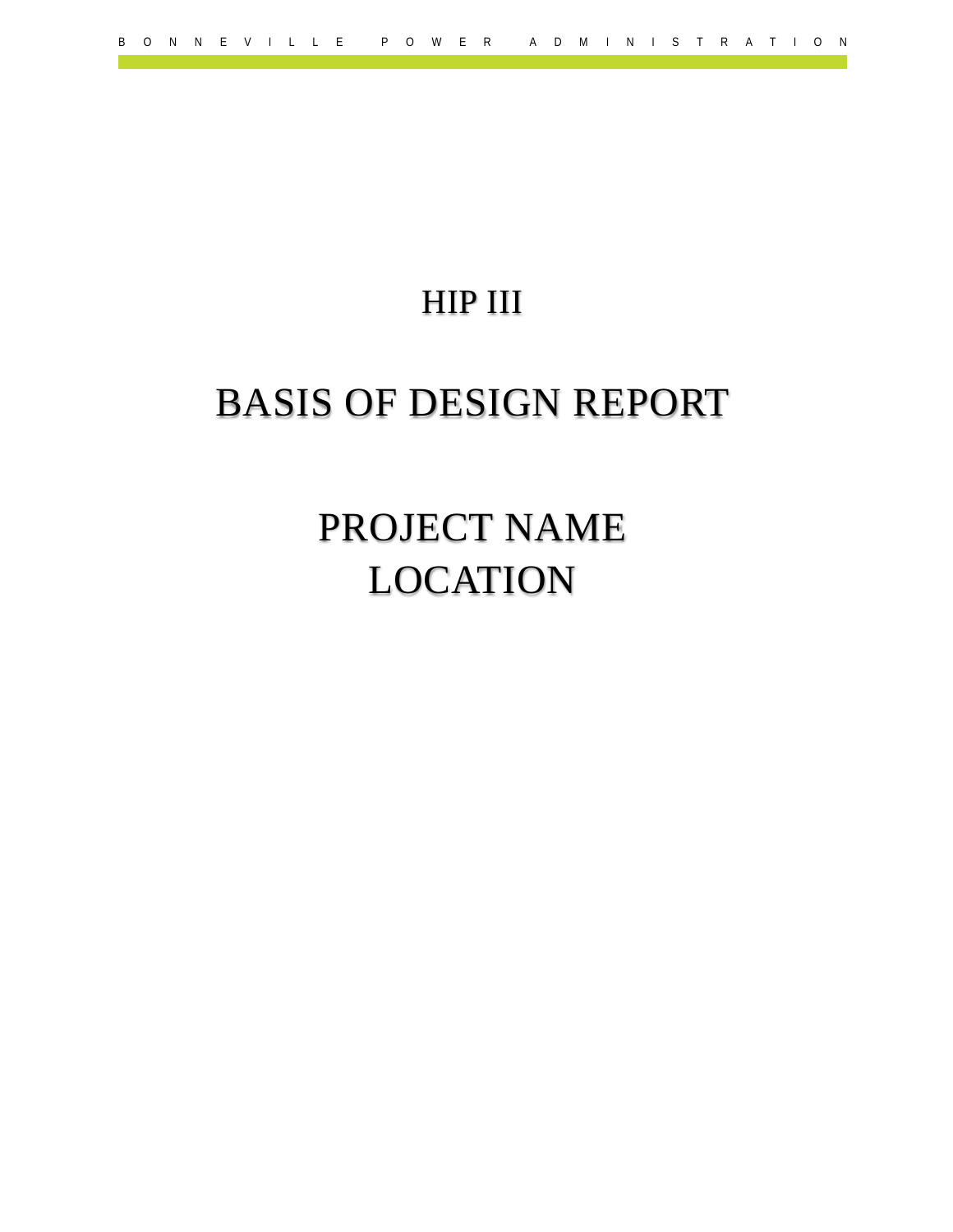# TABLE OF CONTENTS

| Page                                                                                       |  |
|--------------------------------------------------------------------------------------------|--|
|                                                                                            |  |
| 1.1 NAME AND TITLES OF SPONSOR, FIRMS AND INDIVIDUALS RESPONSIBLE FOR DESIGN.  4           |  |
| 1.2 LIST OF PROJECT ELEMENTS THAT HAVE BEEN DESIGNED BY A LICENSED PROFESSIONAL ENGINEER 4 |  |
| 1.3 IDENTIFICATION AND DESCRIPTION OF RISK TO INFRASTRUCTURE OR EXISTING RESOURCES4        |  |
| 1.4 EXPLANATION AND BACKGROUND ON FISHERIES USE (BY LIFE STAGE - PERIOD) AND LIMITING      |  |
|                                                                                            |  |
| 1.5 LIST OF PRIMARY PROJECT FEATURES INCLUDING CONSTRUCTED OR NATURAL ELEMENTS5            |  |
| 1.6 DESCRIPTION OF PERFORMANCE / SUSTAINABILITY CRITERIA FOR PROJECT ELEMENTS AND          |  |
| ASSESSMENT OF RISK OF FAILURE TO PERFORM, POTENTIAL CONSEQUENCES AND                       |  |
|                                                                                            |  |
| 1.7 DESCRIPTION OF DISTURBANCE INCLUDING TIMING AND AREAL EXTENT AND POTENTIAL IMPACTS     |  |
|                                                                                            |  |
|                                                                                            |  |
|                                                                                            |  |
| 2.1 DESCRIPTION OF PAST AND PRESENT IMPACTS ON CHANNEL, RIPARIAN AND FLOODPLAIN            |  |
|                                                                                            |  |
| 2.3 DESCRIPTION OF EXISTING GEOMORPHIC CONDITIONS AND CONSTRAINTS ON PHYSICAL PROCESSES7   |  |
| 2.4 DESCRIPTION OF EXISTING RIPARIAN CONDITION AND HISTORICAL RIPARIAN IMPACTS7            |  |
| 2.5 DESCRIPTION OF LATERAL CONNECTIVITY TO FLOODPLAIN AND HISTORICAL FLOODPLAIN IMPACTS7   |  |
|                                                                                            |  |
|                                                                                            |  |
| 3.1 INCORPORATION OF HIPIII SPECIFIC ACTIVITY CONSERVATION MEASURES FOR ALL INCLUDED       |  |
|                                                                                            |  |
| 3.2 SUMMARY OF SITE INFORMATION AND MEASUREMENTS (SURVEY, BED MATERIAL, ETC.) USED TO      |  |
|                                                                                            |  |
| 3.3 SUMMARY OF HYDROLOGIC ANALYSES CONDUCTED, INCLUDING DATA SOURCES AND PERIOD OF         |  |
| RECORD INCLUDING A LIST OF DESIGN DISCHARGE (Q) AND RETURN INTERVAL (RI) FOR EACH          |  |
|                                                                                            |  |
| 3.4 SUMMARY OF SEDIMENT SUPPLY AND TRANSPORT ANALYSES CONDUCTED, INCLUDING DATA            |  |
| SOURCES INCLUDING SEDIMENT SIZE GRADATION USED IN STREAMBED DESIGN.  10                    |  |
| 3.5 SUMMARY OF HYDRAULIC MODELING OR ANALYSES CONDUCTED AND OUTCOMES – IMPLICATIONS        |  |
|                                                                                            |  |
| 3.6 STABILITY ANALYSES AND COMPUTATIONS FOR PROJECT ELEMENTS, AND COMPREHENSIVE PROJECT    |  |
|                                                                                            |  |
| 3.7 DESCRIPTION OF HOW PRECEDING TECHNICAL ANALYSIS HAS BEEN INCORPORATED INTO AND         |  |
| INTEGRATED WITH THE CONSTRUCTION - CONTRACT DOCUMENTATION. 11                              |  |
| 3.9 FOR PROJECTS THAT ADDRESS PROFILE DISCONTINUITIES (GRADE STABILIZATION, SMALL DAM AND  |  |
| STRUCTURE REMOVALS): A LONGITUDINAL PROFILE OF THE STREAM CHANNEL THALWEG FOR              |  |
| 20 CHANNEL WIDTHS UPSTREAM AND DOWNSTREAM OF THE STRUCTURE SHALL BE USED TO                |  |
|                                                                                            |  |
| 3.10 FOR PROJECTS THAT ADDRESS PROFILE DISCONTINUITIES (GRADE STABILIZATION, SMALL DAM AND |  |
| STRUCTURE REMOVALS): A MINIMUM OF THREE CROSS-SECTIONS - ONE DOWNSTREAM OF THE             |  |
| STRUCTURE, ONE THROUGH THE RESERVOIR AREA UPSTREAM OF THE STRUCTURE, AND ONE               |  |
| UPSTREAM OF THE RESERVOIR AREA OUTSIDE OF THE INFLUENCE OF THE STRUCTURE) TO               |  |
| CHARACTERIZE THE CHANNEL MORPHOLOGY AND QUANTIFY THE STORED SEDIMENT. 11                   |  |
|                                                                                            |  |
|                                                                                            |  |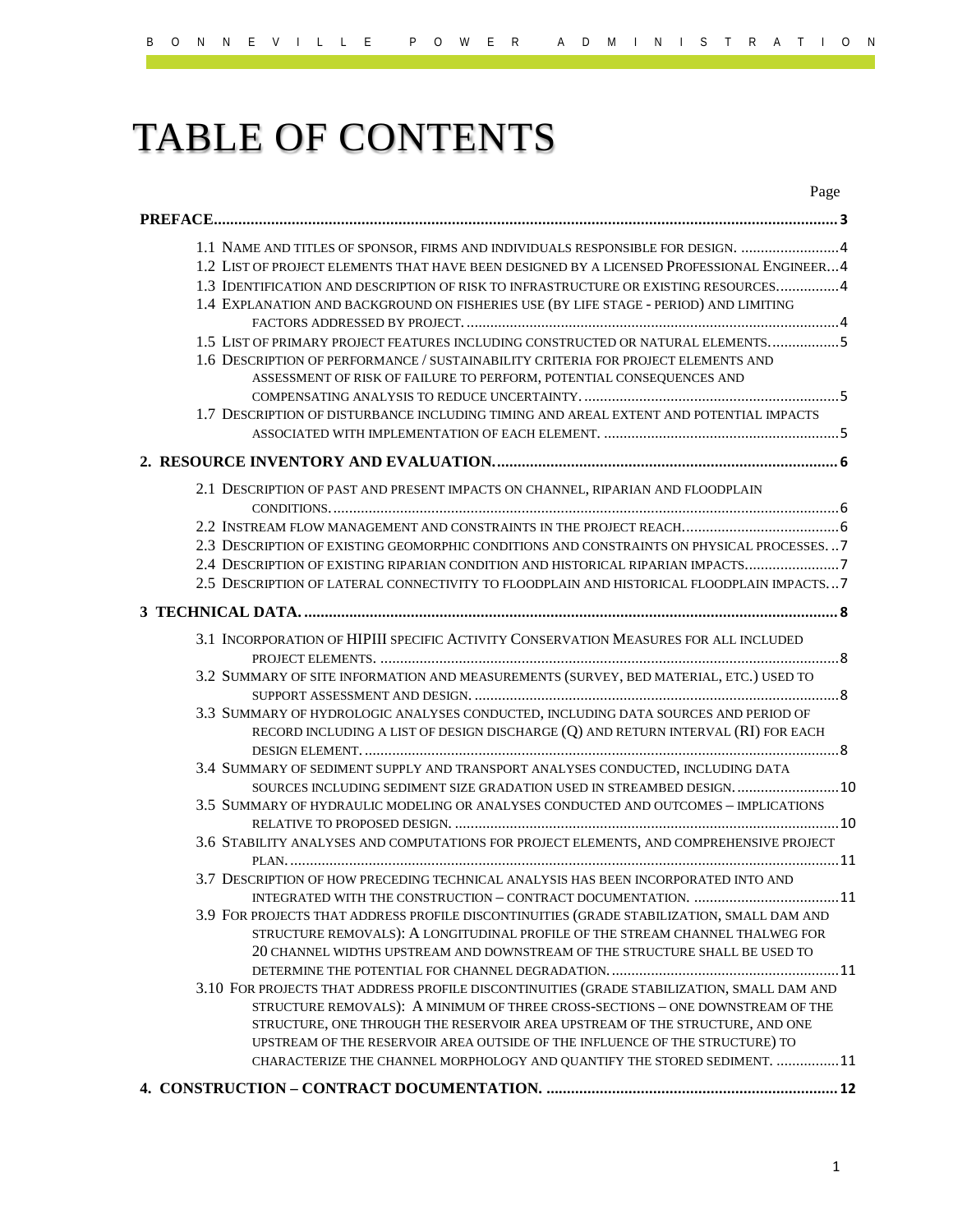| 4.1 INCORPORATION OF HIPIII GENERAL AND CONSTRUCTION CONSERVATION MEASURES 12                  |  |
|------------------------------------------------------------------------------------------------|--|
| 4.2 DESIGN - CONSTRUCTION PLAN SET INCLUDING BUT NOT LIMITED TO PLAN, PROFILE, SECTION AND     |  |
| DETAIL SHEETS THAT IDENTIFY ALL PROJECT ELEMENTS AND CONSTRUCTION ACTIVITIES OF                |  |
| SUFFICIENT DETAIL TO GOVERN COMPETENT EXECUTION OF PROJECT BIDDING AND                         |  |
|                                                                                                |  |
|                                                                                                |  |
| 4.4 DESCRIPTION OF BEST MANAGEMENT PRACTICES THAT WILL BE IMPLEMENTED AND                      |  |
|                                                                                                |  |
| 1.                                                                                             |  |
|                                                                                                |  |
|                                                                                                |  |
|                                                                                                |  |
|                                                                                                |  |
|                                                                                                |  |
| 4.6 SITE OR PROJECT SPECIFIC MONITORING TO SUPPORT POLLUTION PREVENTION AND/OR ABATEMENT. . 14 |  |
|                                                                                                |  |
|                                                                                                |  |
|                                                                                                |  |
|                                                                                                |  |
|                                                                                                |  |
|                                                                                                |  |
|                                                                                                |  |
|                                                                                                |  |
|                                                                                                |  |
|                                                                                                |  |
|                                                                                                |  |
|                                                                                                |  |
|                                                                                                |  |
|                                                                                                |  |
|                                                                                                |  |
|                                                                                                |  |
|                                                                                                |  |
|                                                                                                |  |
|                                                                                                |  |
|                                                                                                |  |
|                                                                                                |  |
|                                                                                                |  |
|                                                                                                |  |
|                                                                                                |  |
|                                                                                                |  |
|                                                                                                |  |
|                                                                                                |  |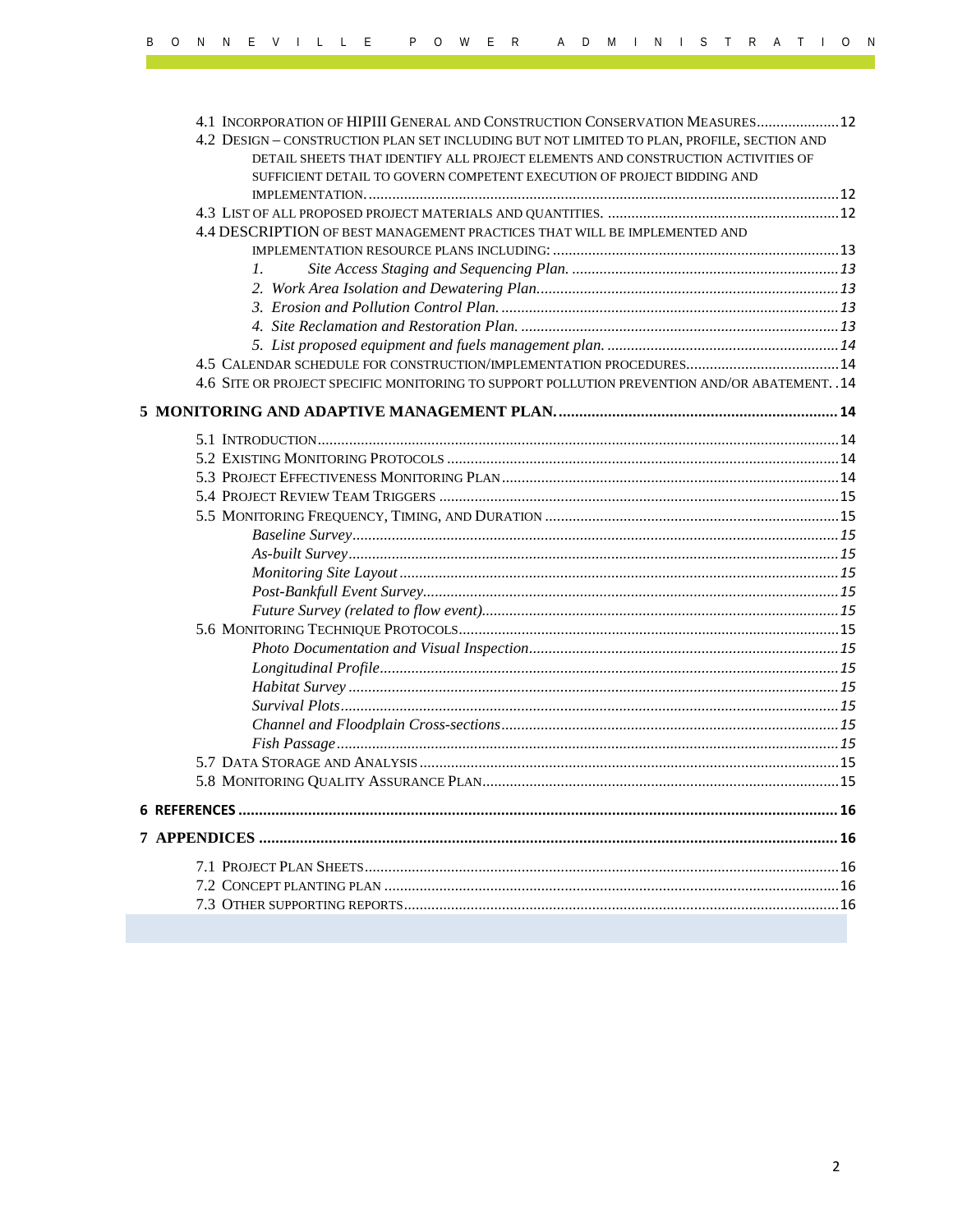### <span id="page-3-0"></span>PREFACE

#### **GENERAL PROJECT DATA SUMMARY REQUIREMENTS (GPDSR);**

Planning and design documentation of conservation practices should effectively communicate that appropriate planning, analysis, design and resulting construction documentation are met. The project documentation should provide other persons the means of quickly following the rationale used in determining all features of a design including the design objective(s), data, criteria, assumptions, procedures, and decisions used in design and resulting construction plans, specifications and details. The GPDSR serves as the design submittal framework that is needed to assess and evaluate the adequacy of the proposed project.

The GPDSR criteria were developed using the River Restoration Analysis Tool and address the 16 overarching questions proposed within the RiverRAT Framework.

The BPA RRT will review submitted GPDSR documents to determine if the technical deliverables provided are adequate for *functionality (adherence to HIP 3 Conservation Measures)* and technical quality (competent execution of design and project plans – contract documents).

For the Channel Reconstruction activity category a project specific Monitoring and Adaptive Management Plan must be included.

#### **PROJECT REVIEW JUNCTURES;**

**15% RRT Review:** Project Sponsor will notify BPA at the 15% project concept completion stage and coordinate a site visit to review project concepts, goals, and objectives and confirm the direction and planning for subsequent phases of project design. The site visit will include the review of limiting factors and any pertinent studies or reports that document restoration targets for implementation and draft project concepts. Additional data that may be presented and reviewed include other data sources e.g. high resolution aerial photography, topographic maps, geology – soils, GIS – CAD data layers or other resource data. BPA will clarify technical documentation requirements with the Sponsor at this stage. BPA will provide functional and technical comments after the site review to be addressed as the project advances to 30% completion.

**Submit 30% Design for RRT Review:** Sponsor will notify BPA at the 30% project preliminary design completion stage. The 30% project drawings and preferred project alternatives will be submitted for RRT functional and technical review. The 30% design shall demonstrate incorporation of technical comments and recommendations provided at the 15% project review. The 30% design submittals should include preliminary drawings and specifications including overall site locations, site plans, profiles, cross sections, details, preliminary quantities and provisional technical analyses as summarized in a draft Basis of Design Report using the GPDSR outline. BPA will perform functional and technical review of the 30% submittal and provide comments back to the Sponsor to be addressed as the project advances to 80% completion.

**Submit 80% Design for RRT Review:** Sponsor will notify BPA at the 80% project concept completion stage. The 80% project drawings will be submitted for RRT functional and technical review. The 80% design should demonstrate *complete* incorporation of functional and technical review comments and recommendations developed at the 30% project review. The 80% design submittals should include near final drawings and specifications including specific site locations, site plans, profiles, cross sections, details, construction quantities, implementation resource plans and design technical analyses as summarized in a Basis of Design Report addressing the GPDSR requirements. BPA will perform functional and technical review of the 80% submittal and provide comments back to the Sponsor to be addressed as the project advances to completion after which the sponsor will submit the final design for BPA's records.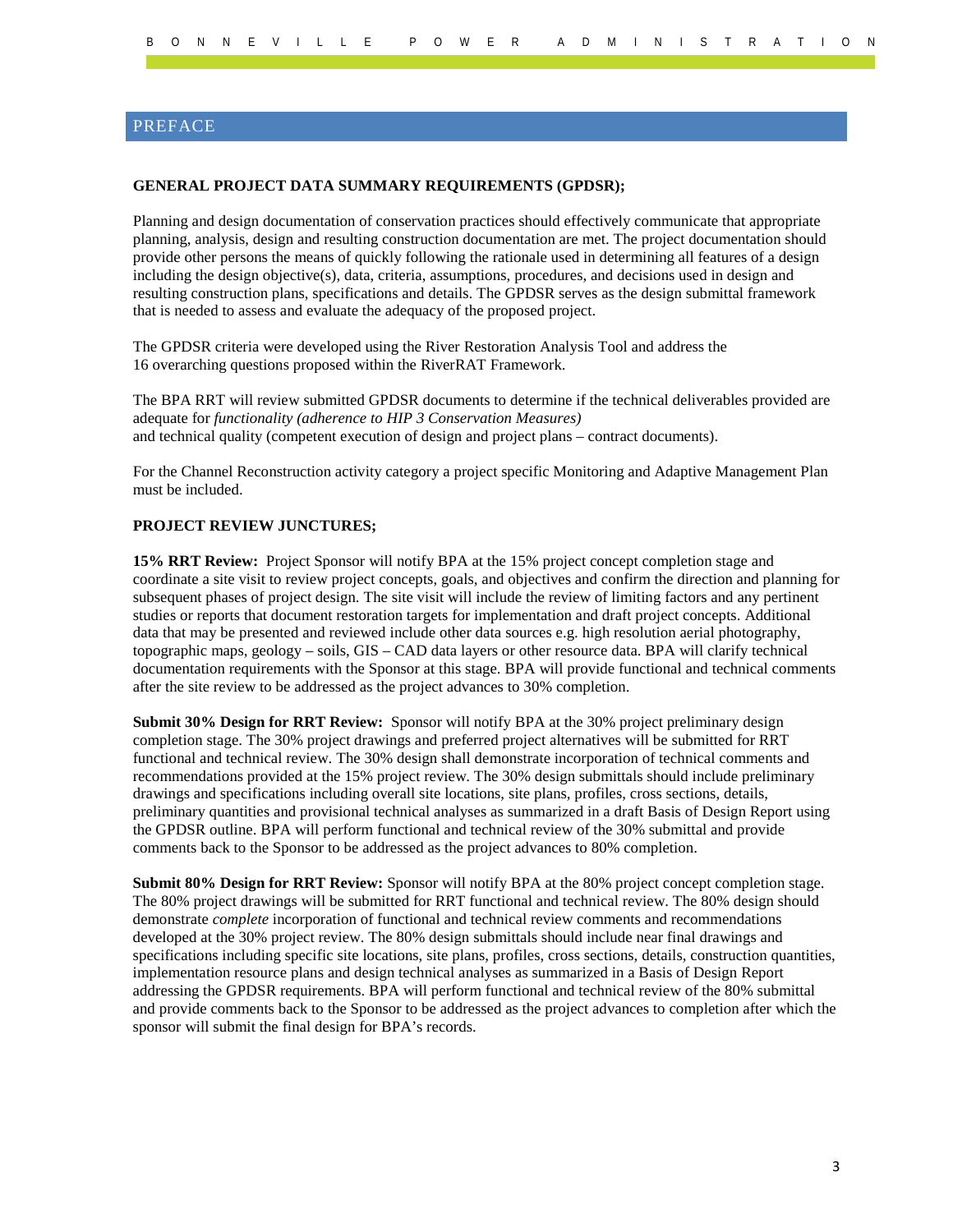### <span id="page-4-0"></span>1.1 NAME AND TITLES OF SPONSOR, FIRMS AND INDIVIDUALS RESPONSIBLE FOR DESIGN.

XXX - Project Sponsor XXX - Design Firm XXX - Engineering Firm

### <span id="page-4-1"></span>1.2 LIST OF PROJECT ELEMENTS THAT HAVE BEEN DESIGNED BY A LICENSED PROFESSIONAL ENGINEER.

• Engineered log jam (LWD) to maintain channel divergence

### <span id="page-4-2"></span>1.3 IDENTIFICATION AND DESCRIPTION OF RISK TO INFRASTRUCTURE OR EXISTING RESOURCES.

There is no risk to infrastructure within impact range of the project. The primary risk to existing resources within the impact range of the project is associated with unanticipated debris collecting on the engineered log jam at the channel divergence. Debris collection and resulting blockages could result in unpredicted distribution of instream flows between the secondary channels located within the project area.

### <span id="page-4-3"></span>1.4 EXPLANATION AND BACKGROUND ON FISHERIES USE (BY LIFE STAGE - PERIOD) AND LIMITING FACTORS ADDRESSED BY PROJECT.

The project area is designated critical habitat for Chinook, steelhead, and bull trout. Bull trout, rainbow/steelhead trout, Chinook, and westslope cutthroat trout have been surveyed by IDFG upstream and downstream of the project site (pers. comm. Mike Biggs, IDFG 5/20/16). In 2015, Chinook redds were aerially surveyed by IDFG within the project site (pers. comm. Mike Biggs, IDFG 2/10/16). No Chinook redds were surveyed in the project area in 2016 (IDFG data shared by Windy Davis, 12/7/16). Other fish species that may be in the project area include mountain whitefish, brook trout, suckers, dace, and sculpins.

Riparian condition and increased sediment are both listed as the second most limiting factor in the project area as identified by the Federal Columbia River Power System 2012 Expert Panel (FCRPS) for Chinook salmon, with bed and channel form listed as the third, and habitat quantity-competition listed as the eighth most limiting factor. For Snake River Steelhead, riparian condition is listed as the fourth limiting factor, with sediment, and bed and channel form, both listed as the fifth most limiting factor.

This project will address habitat quantity, increased sediment, riparian condition, and bed and channel form in the Pahsimeroi River for both steelhead and Chinook salmon. Large wood structures at a main/side channel split will both create fish habitat and maintain the side channel for habitat quantity. Bioengineered bank rehabilitation will eliminate a sediment input, and produce fish habitat by creating roughness, reducing near-bank velocity, and supporting development of riparian vegetation.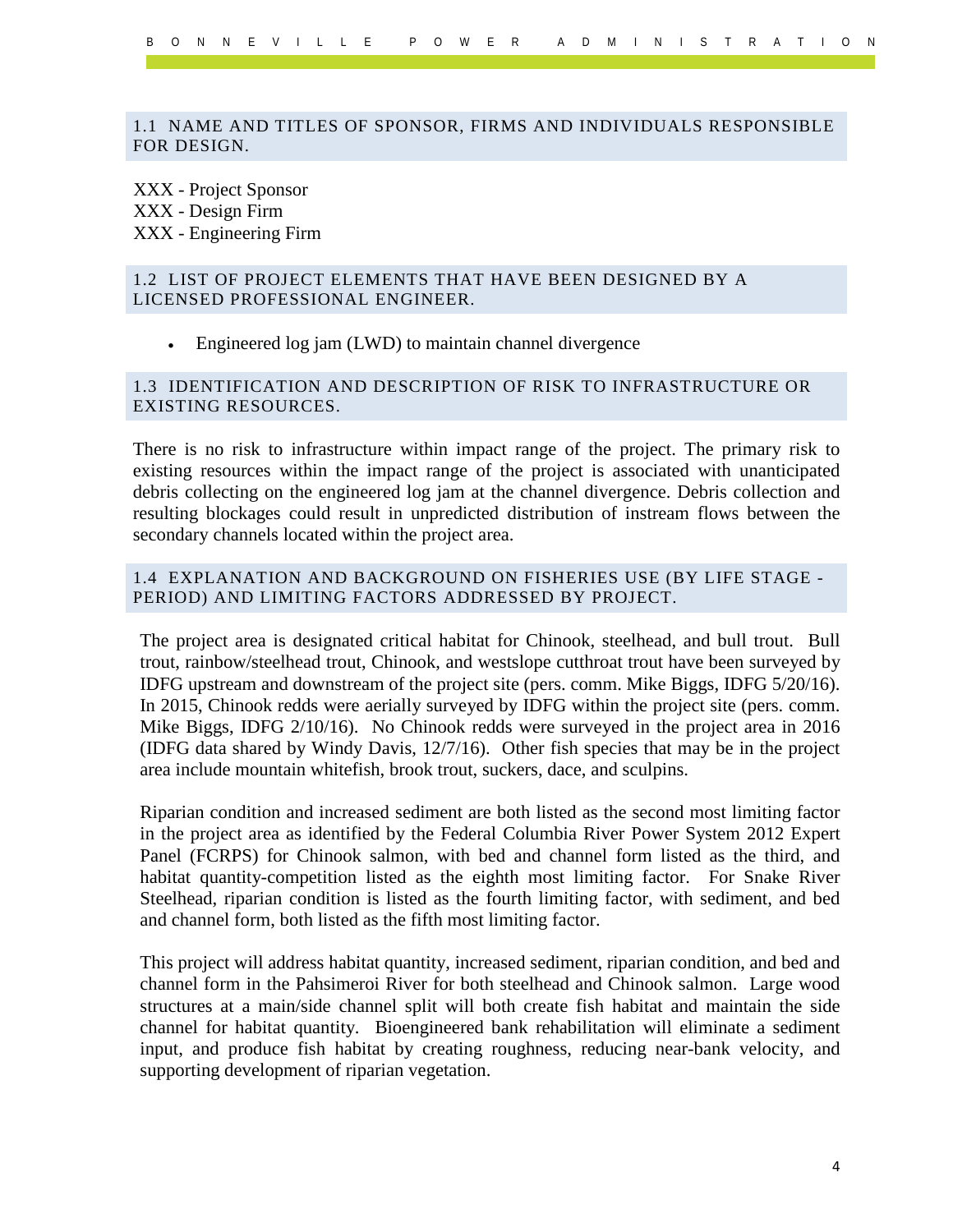### <span id="page-5-0"></span>1.5 LIST OF PRIMARY PROJECT FEATURES INCLUDING CONSTRUCTED OR NATURAL ELEMENTS.

- Bank treatment using terrace grading/sloping, clump willows, and sod mats
- Pool bed feature
- Floodplain/bankfull bench
- Engineered log jam (LWD) to split flow at channel divergence
- Root wad placement for habitat enhancement
- Log barb
- Riparian exclosure fence
- Maintenance of split flow configuration (to provide both main channel and side channel habitat)

### <span id="page-5-1"></span>1.6 DESCRIPTION OF PERFORMANCE / SUSTAINABILITY CRITERIA FOR PROJECT ELEMENTS AND ASSESSMENT OF RISK OF FAILURE TO PERFORM, POTENTIAL CONSEQUENCES AND COMPENSATING ANALYSIS TO REDUCE UNCERTAINTY.

The primary project objective is to maintain split flow conditions at a channel divergence on the Pahsimeroi River. Between 2006 and 2011, a meander cutoff channel formed, enlarged, and captured the majority of flows in the river. The meander cutoff channel has less length than the historic alignment, and is correspondingly higher in gradient. The relatively steep newer channel provides quality fish habitat, but the quality of habitat provided by the abandoned channel continues to decline as the newer channel continues to enlarge. Project treatments are designed to maintain split flow conditions, to reduce sediment inputs to the drainage by increasing bank stability, to increase the diversity of aquatic habitat by installing instream wood structure, and to increase riparian vegetation. The performance criteria of proposed project treatments include maintenance of split flow conditions, reduction in the length of exposed raw river bank, and establishment of installed vegetation. The risks of nonperformance include a return to pre-project conditions with reduced habitat values in the historic channel alignment and ongoing bank erosion. In order to reduce uncertainty of performance, project treatments were designed using measures that have been implemented successfully during previous projects in the region.

### <span id="page-5-2"></span>1.7 DESCRIPTION OF DISTURBANCE INCLUDING TIMING AND AREAL EXTENT AND POTENTIAL IMPACTS ASSOCIATED WITH IMPLEMENTATION OF EACH ELEMENT.

The recommended in-stream work window for the Pahsimeroi River below Hooper Lane is the first week of July through the third week of August (*Upper Salmon Basin Watershed Project. 2005. Upper Salmon River Recommended Instream Work Windows and Fish Periodicity. USBWP interagency Technical Advisory Committee*). In-stream work for this project is scheduled to occur during this time and therefore no variance will be requested.

In order to reduce potential impacts from sediment to ESA-listed and resident fish species, two worksites will be isolated and dewatered to the extent possible. All active stream flow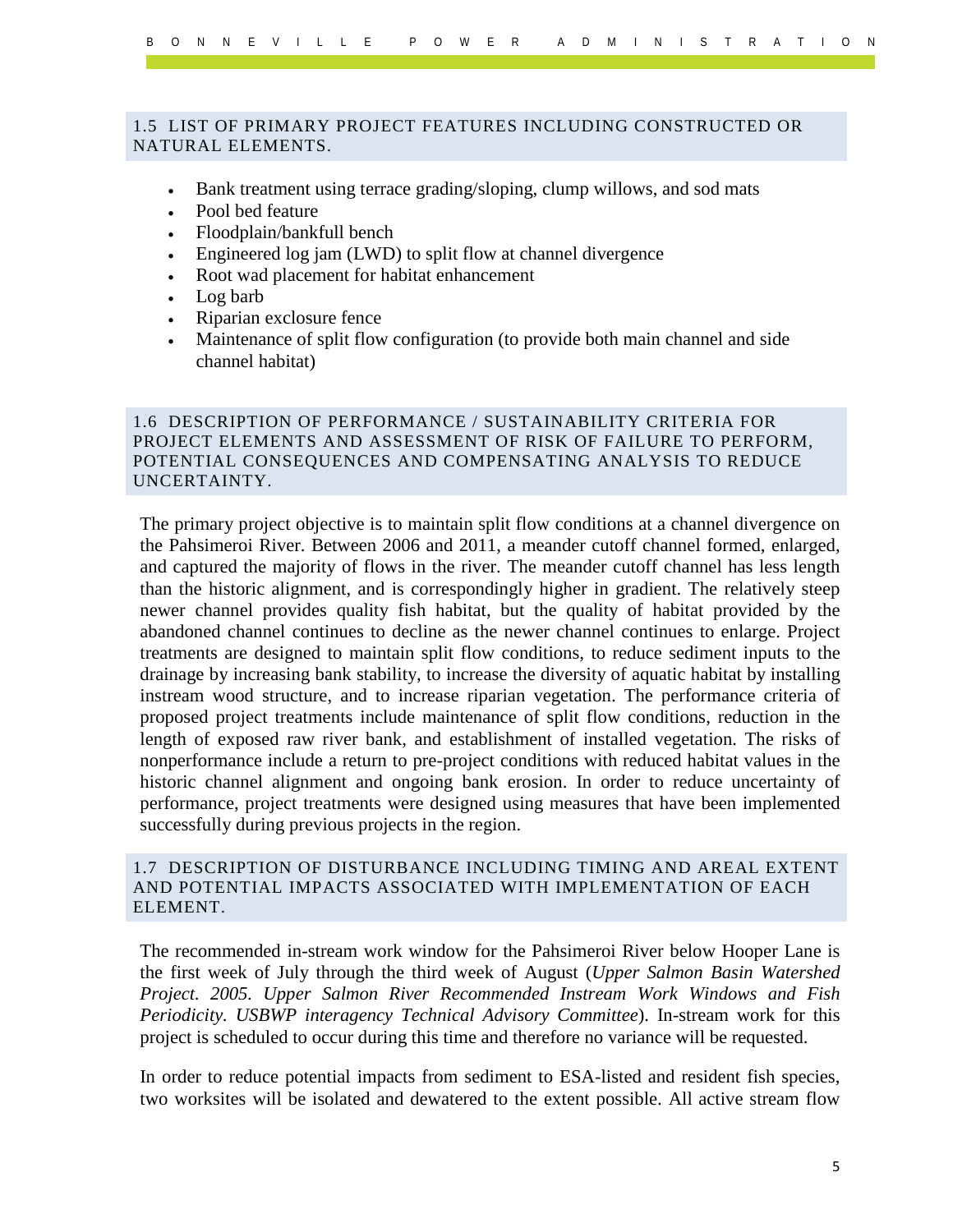will be diverted into the northeast side channel prior to construction on the southwest channel. If streamflow is low and manageable, temporary cofferdams will consist of Aqua-Barrier water filled barriers with internal baffles for stability. A pump may be used in the event water seeping into the project site needs to be removed for project actions. The pump will be required to have a screen which meets NOAA fish screen criteria. Pump water will be delivered into upland or a riparian area where it will have time to filter sediment before reentry into the river. Worksite isolation of the southwest channel will dewater 478 feet. The main channel will need to be dewatered for approximately two weeks.

After construction is complete on the southwest channel, the cofferdam will be re-located to isolate the worksite on the northeast channel. The northeast channel construction site is approximately 40 linear feet and will need to be isolated from streamflow for one to two days. Aqua-Barrier water filled barriers with internal baffles for stability will be temporarily placed in order to provide enough room for log structure placement. A pump may be used in the event water seeping into the project site needs to be removed for project actions. As engineering plans become finalized, this dewatering/worksite isolation plan may change to include dewatering the entire side channel, or to installing the log structures in the wet.

In conjunction with dewatering and work site isolation, the Salmon Region IDFG fisheries staff will provide fish salvage operations using appropriate electrofishing methodologies.

### <span id="page-6-0"></span>2. RESOURCE INVENTORY AND EVALUATION.

### <span id="page-6-1"></span>2.1 DESCRIPTION OF PAST AND PRESENT IMPACTS ON CHANNEL, RIPARIAN AND FLOODPLAIN CONDITIONS.

The project area reach of the Pahsimeroi River is located within agricultural lands used primarily for cattle ranching and hay production.

Primary channel impacts within the project include the relatively recent formation of a meander cutoff channel that continues to enlarge through mobilization of bed material and erosion of river banks. Enlargement of the channel results in reduced hydrologic support for the historic channel alignment, and reduced quantity of fish habitat in the reach. Rock rip rap has been placed within both the meander cutoff channel and the historic channel alignment.

Riparian vegetation is confined to the area encompassed within the existing exclosure fence; riparian areas located beyond existing fences are utilized for agricultural operations and vegetation communities have converted from riparian types to hay meadow composition.

The Pahsimeroi River floodplain has been altered by grading activities associated with agricultural operations (irrigation water conveyance and application) and residential development.

<span id="page-6-2"></span>2.2 INSTREAM FLOW MANAGEMENT AND CONSTRAINTS IN THE PROJECT REACH.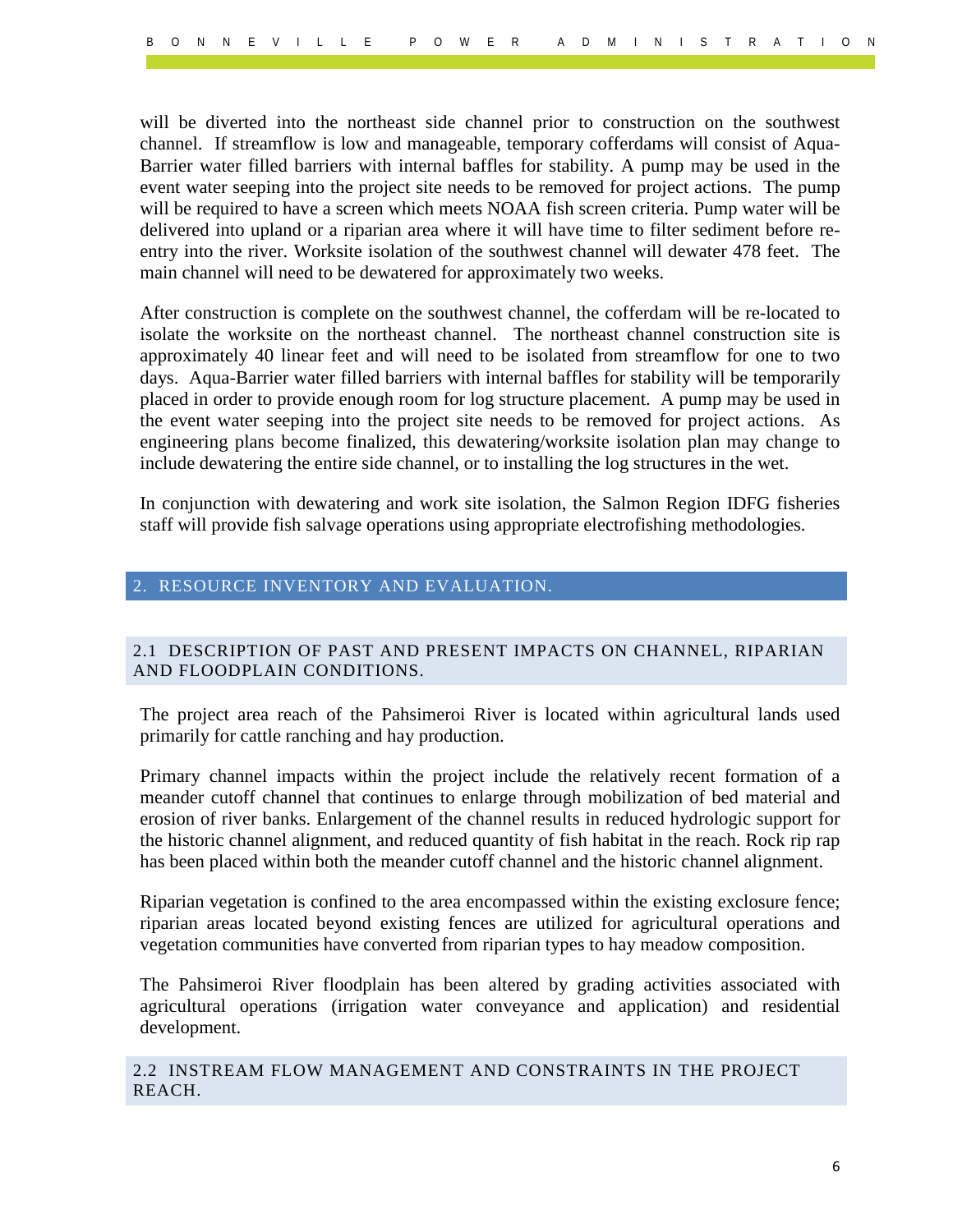The hydrologic regime of the Pahsimeroi River is characterized by peak flows in the winter and seasonally low flows in the summer due to upstream irrigation diversion withdrawals. Ongoing water use and management activities result in seasonally low flows during the desired project implementation period (July 1 to August 21). The project has been designed to achieve project objectives under the current hydrologic regime, which is characterized by typical peak flows of around 300 cfs in the fall and winter and typical low flows of around 100 cfs in the spring and summer.

### <span id="page-7-0"></span>2.3 DESCRIPTION OF EXISTING GEOMORPHIC CONDITIONS AND CONSTRAINTS ON PHYSICAL PROCESSES.

The Pahsimeroi River is a highly sinuous meandering system located in a broad alluvial valley. The system generally has a high width/depth ratio single thread channel form, although isolated sub-reaches of braided channels separated by vegetated floodplain islands are evident. The hydrologic regime of the system is highly altered as a result of irrigation withdrawals that eliminate any surge of spring snow melt driven peak flows. As a result, the current sediment transport regime is dominated by winter peak flow rates and is anticipated to be highly altered from the historic sediment transport regime that would have been driven by large magnitude spring peak flows. Land use encroachment on the riparian corridor has diminished woody vegetation extent. The combination of reduced riparian vegetation and altered sediment transport regime have resulted in widespread bank erosion and lateral channel migration.

A meander cutoff channel recently formed within the project area, and now conveys a majority of river flows through a relatively short and steep sub-reach. The steep meander cutoff channel has enlarged through the entrainment of alluvium and river bank materials into the basin. Enlargement of the new relatively short channel alignment has resulted in reduced hydrologic support for the longer historic channel alignment, and a reduction in the quantity of fish habitat within the reach.

### <span id="page-7-1"></span>2.4 DESCRIPTION OF EXISTING RIPARIAN CONDITION AND HISTORICAL RIPARIAN IMPACTS.

Impacts to riparian area conditions have resulted from land uses that have encroached in to riparian vegetation and limited the lateral extent of riparian vegetation. Riparian vegetation is now essentially absent from several sub-reaches of river bank in the project area. The loss of riparian vegetation and root mass has resulted in bank instability and erosion that have been addressed by landowners through installation of rock rip rap. Installed rip rap has transferred issues of bank instability to adjacent downstream river reaches by enabling high flow velocities to persist in the near bank zone. The high flow velocities and near bank shear stress result in continued bank erosion and loss of riparian vegetation.

### <span id="page-7-2"></span>2.5 DESCRIPTION OF LATERAL CONNECTIVITY TO FLOODPLAIN AND HISTORICAL FLOODPLAIN IMPACTS.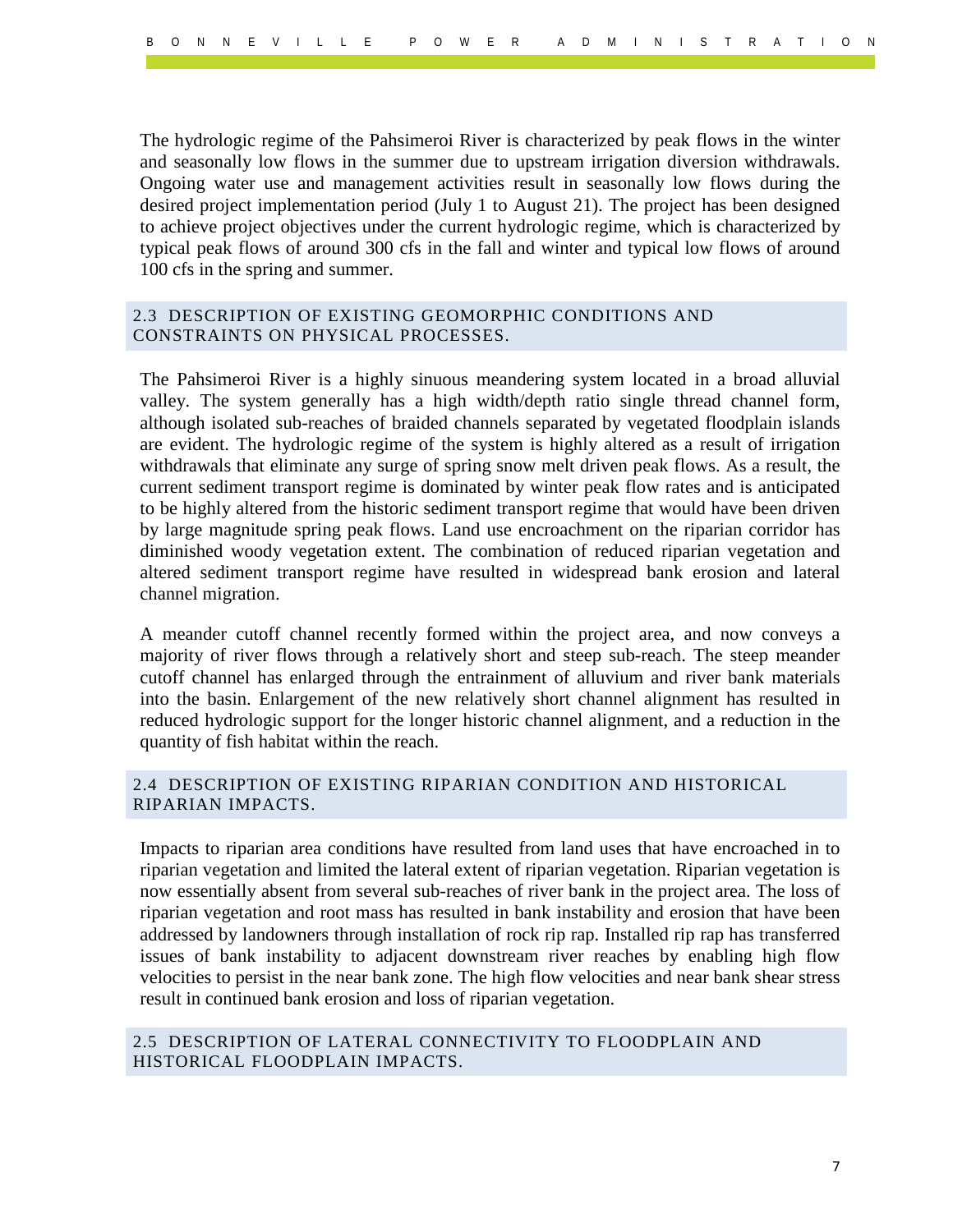Historic floodplain impacts along the Pahsimeroi River are associated with agricultural land uses and removal of riparian vegetation, residential development, and rural roadway crossings of the watercourse. The river demonstrates hydraulic connectivity to an observed and active inset floodplain, which is activated at a peak flow (bankfull) discharge rate of about 300 cfs (cubic feet per second).

### <span id="page-8-0"></span>3 TECHNICAL DATA.

### <span id="page-8-1"></span>3.1 INCORPORATION OF HIPIII SPECIFIC ACTIVITY CONSERVATION MEASURES FOR ALL INCLUDED PROJECT ELEMENTS.

The Pahsimeroi River project includes HIP III specific activity conservation measures associated with Action Category 2: River, Stream, Floodplain and Wetland Restoration including the following:

- Improvement of secondary channel habitat;
- Streambank protection using bioengineering methods;
- Installation of habitat forming natural material instream structures (large wood); and
- Riparian vegetation planting.

### <span id="page-8-2"></span>3.2 SUMMARY OF SITE INFORMATION AND MEASUREMENTS (SURVEY, BED MATERIAL, ETC.) USED TO SUPPORT ASSESSMENT AND DESIGN.

Geomorphic field surveys were conducted using professional grade GPS base and rover equipment, and the effort included measurement of bankfull indicators, ordinary high water mark, water surface elevation, thalweg elevations, floodplain and top of bank elevations, channel geometry, local slope, and planform. Collected data were used to generate longitudinal profiles, quantify channel geometry, and to assess channel planform attributes.

### <span id="page-8-3"></span>3.3 SUMMARY OF HYDROLOGIC ANALYSES CONDUCTED, INCLUDING DATA SOURCES AND PERIOD OF RECORD INCLUDING A LIST OF DESIGN DISCHARGE (Q) AND RETURN INTERVAL (RI) FOR EACH DESIGN ELEMENT.

The U.S. Geological Survey (USGS) maintains a stream gaging station about 2 miles downstream of the project area (#13302005). The gage has a 31-year period of record spanning from 1985 to the present. Gage data reflect the significant hydrologic alteration that irrigation water diversions have on the Pahsimeroi River hydrology. From May through September, diversion withdrawals influence river flows such that the annual hydrograph is characterized as having lowest flow rates during the summer and peak flows in the winter. Figure 1 depicts the average, maximum, and minimum annual mean daily discharge hydrographs at the gage location.

Morphologic channel surveys conducted within the project area identified and recorded the elevation of local bankfull indicators, channel geometry, and channel profile. The project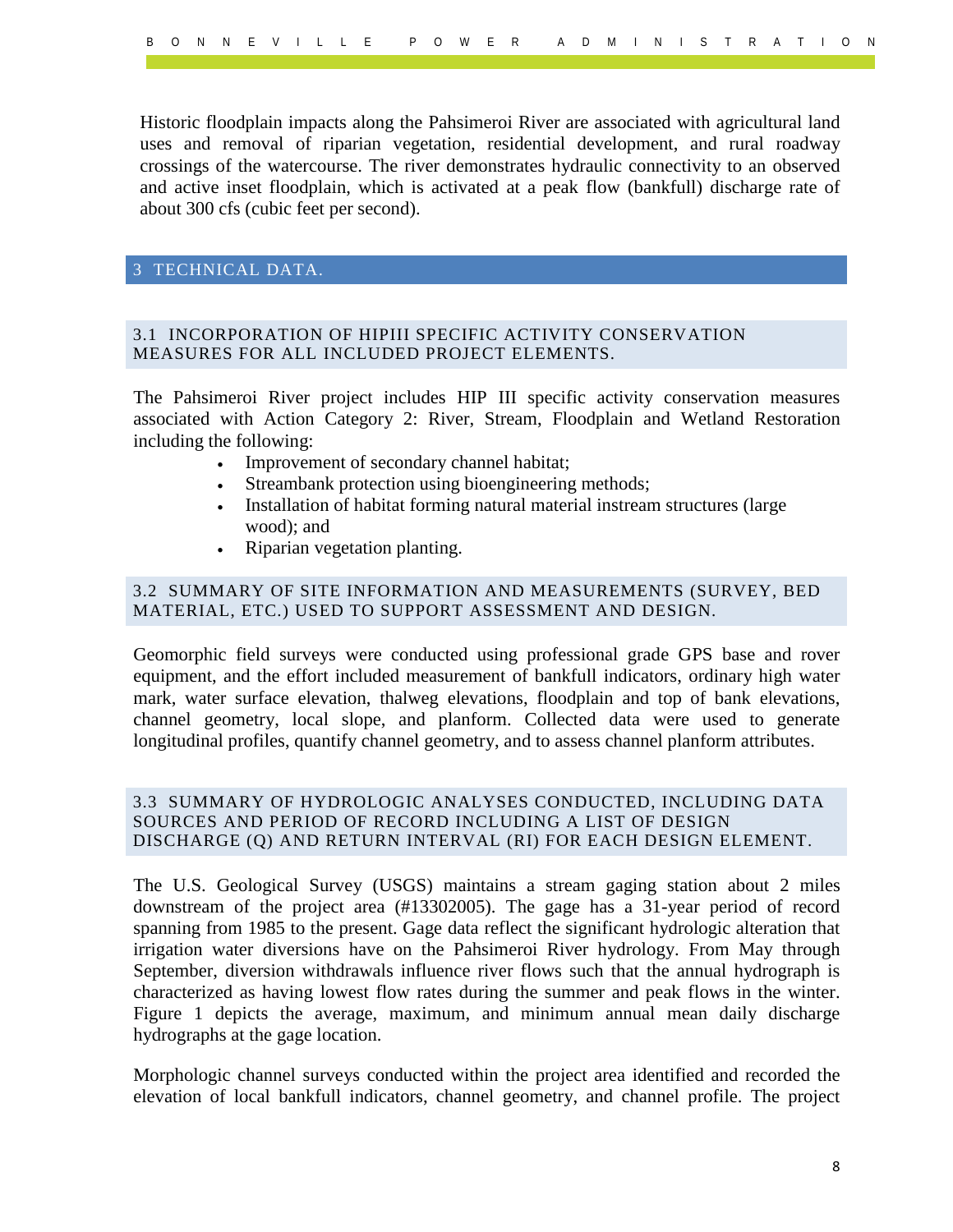reach generally has a bankfull channel width of about 54 ft, hydraulic radius of about 1.4 ft, and cross sectional area of about 77 sq ft. The bankfull discharge determined from open channel flow modeling of the surveyed channel form is about 300 cfs (cubic feet per second). Analysis of stream flows from the USGS gage period of record indicate that the bankfull discharge has a return interval of about 1.2 years. Flow duration analysis indicates that the bankfull discharge occurs on average for about 14% of the time in a given year, or for about 50 days per year.



Figure 1. Pahsimeroi River hydrograph, USGS gage #13302005.



Figure 2. Pahsimeroi River peak flow return intervals calculated from period of record at the proximate USGS stream gage (#13302005).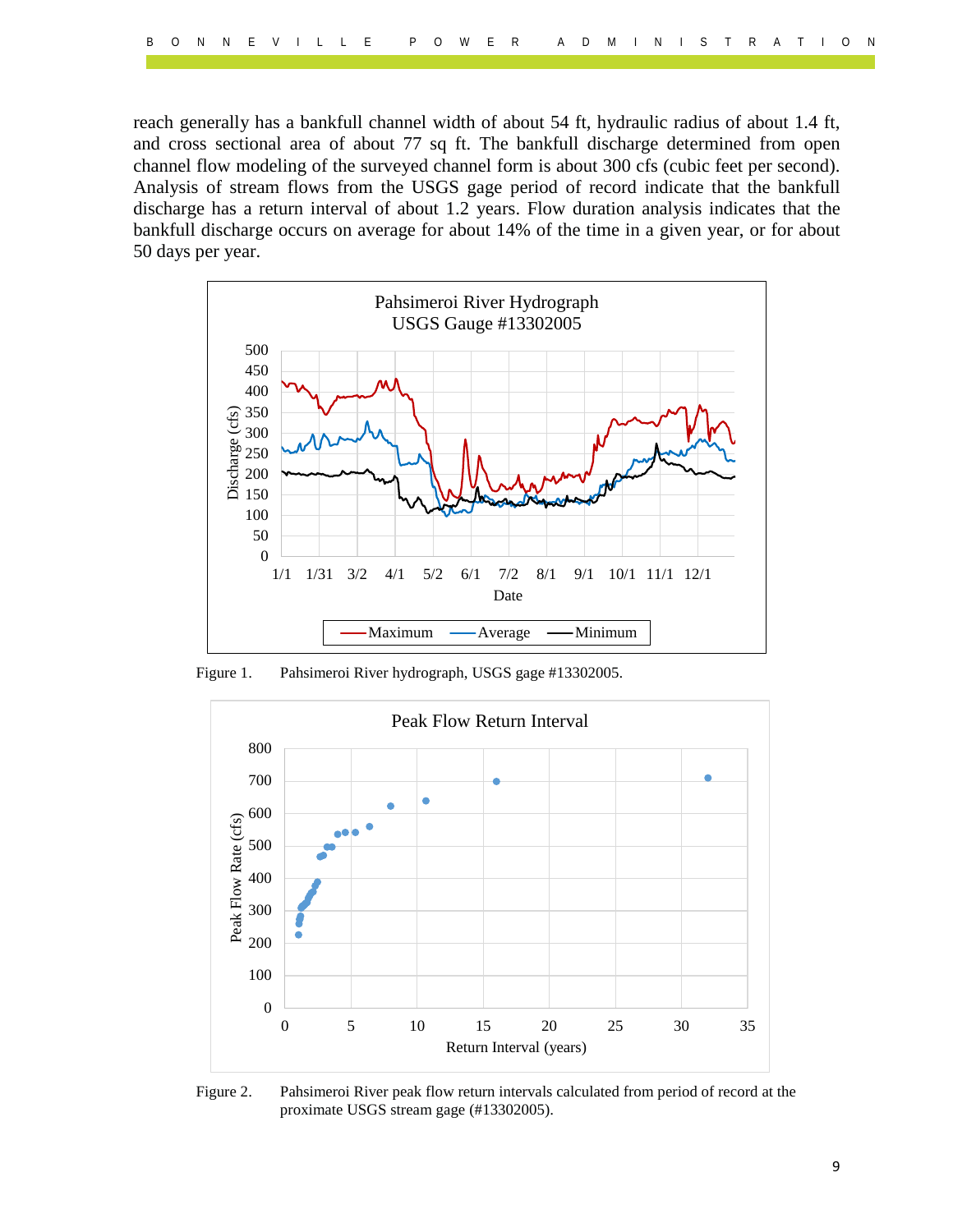

Figure 3. Pahsimeroi River flow duration curve derived from period of record at the proximate USGS stream gage (#13302005).

### <span id="page-10-0"></span>3.4 SUMMARY OF SEDIMENT SUPPLY AND TRANSPORT ANALYSES CONDUCTED, INCLUDING DATA SOURCES INCLUDING SEDIMENT SIZE GRADATION USED IN STREAMBED DESIGN.

The subject Pahsimeroi River project objectives include bank stabilization using bioengineering treatments and stabilization of a split flow channel configuration using an engineered log jam. Sediment transport analyses were not conducted to inform design treatments.

### <span id="page-10-1"></span>3.5 SUMMARY OF HYDRAULIC MODELING OR ANALYSES CONDUCTED AND OUTCOMES – IMPLICATIONS RELATIVE TO PROPOSED DESIGN.

Hydraulic modeling was completed (results attached) to identify the design discharge. Morphologic channel surveys conducted within the project area identified and recorded the elevation of local bankfull indicators, channel geometry, channel profile, and local water surface elevation. Survey data were used in conjunction with real-time flow data from the USGS stream gauge to calculate hydraulic roughness (or n-value) using the Manning's equation for open channel flows. Surveyed bankfull channel cross sections were then used to calculate the bankfull discharge based upon calculated hydraulic roughness (n-value) and surveyed cross sectional area, hydraulic radius, and bankfull channel slope. Open channel flow hydraulics and the identified bankfull discharge were then used during the design process to quantify local bankfull stage, to identify proposed floodplain bench elevations, to validate peak flow capacity of project area side channels, and to assess bank stabilization treatments in the context of anticipated flow velocity and shear stress.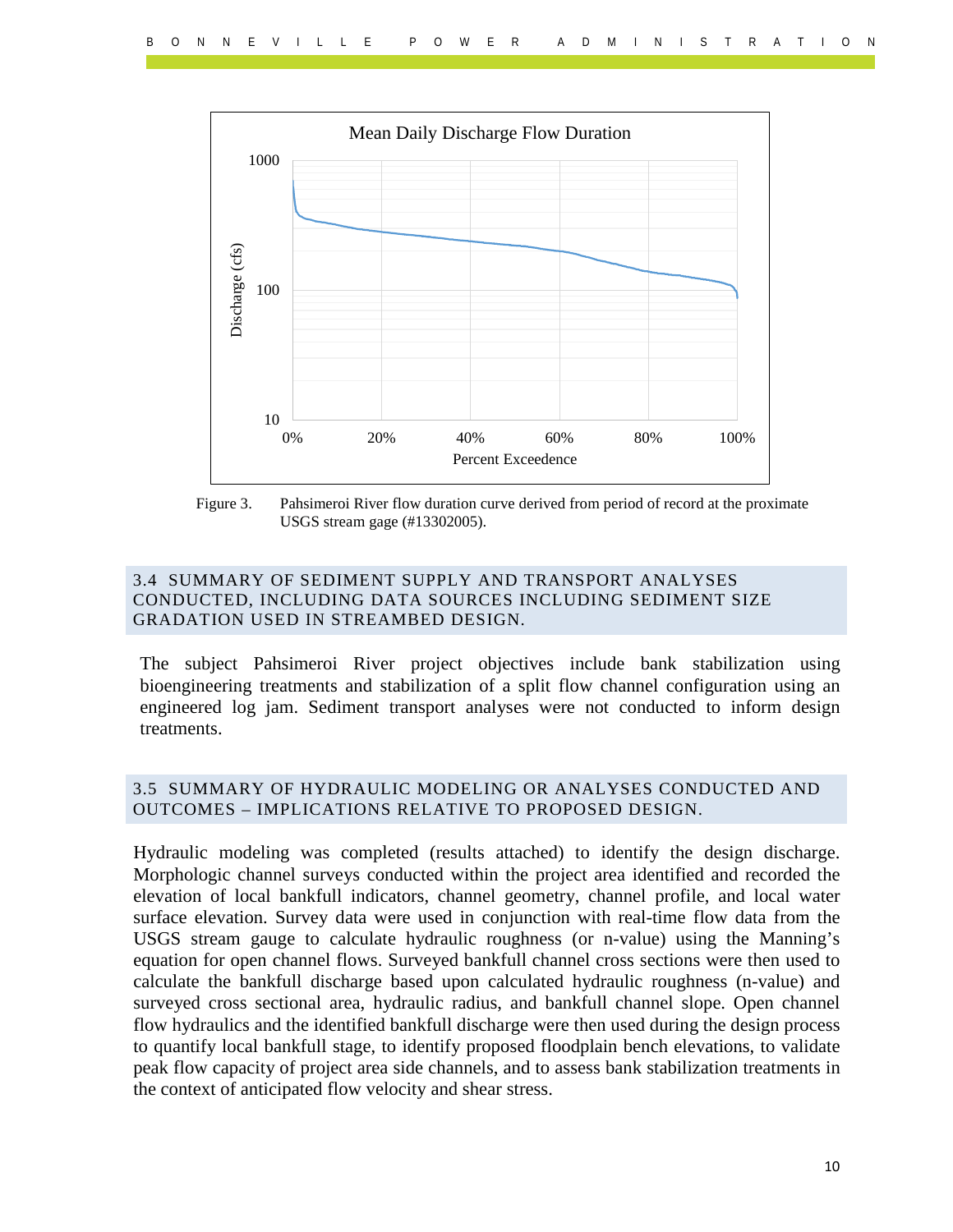### <span id="page-11-0"></span>3.6 STABILITY ANALYSES AND COMPUTATIONS FOR PROJECT ELEMENTS, AND COMPREHENSIVE PROJECT PLAN.

Stability analyses (attached) for project elements focused on determining proper channel dimensions at the channel divergence to promote a 70/30 percent split in flow rate between the river left and river right channels during low flow periods, and a 55/45 percent in flow rate between the river left and river right channels during peak flow conditions. An engineered log jam with specific morphology was developed to accomplish split flow objectives. The channel geometry established by the engineered log jam was used to calculate flow velocity and shear stress near the engineered log jam. Bank key-in depths and the incorporation of log pilings to secure exposed wood members were utilized to promote stability of the log structure.

Open channel flow hydraulics (discussed in Section 3.5) were used to calculate peak flow velocity and shear stress within side channel treatment areas. The bank stabilization treatment was developed to withstand the anticipated shear stress (0.3 to 0.4 lbs/sqft) and flow velocities (3.6 to 4.2 ft/s) using native organic materials (willow clump transplants, herbaceous vegetation sod mats, and establishment of appropriate bank slope).

<span id="page-11-1"></span>3.7 DESCRIPTION OF HOW PRECEDING TECHNICAL ANALYSIS HAS BEEN INCORPORATED INTO AND INTEGRATED WITH THE CONSTRUCTION – CONTRACT DOCUMENTATION.

Construction activities and earthwork contracting for the subject project will be supervised and directed by the design team that completed the technical project design analyses.

<span id="page-11-2"></span>3.9 FOR PROJECTS THAT ADDRESS PROFILE DISCONTINUITIES (GRADE STABILIZATION, SMALL DAM AND STRUCTURE REMOVALS): A LONGITUDINAL PROFILE OF THE STREAM CHANNEL THALWEG FOR 20 CHANNEL WIDTHS UPSTREAM AND DOWNSTREAM OF THE STRUCTURE SHALL BE USED TO DETERMINE THE POTENTIAL FOR CHANNEL DEGRADATION.

The subject project does not address profile discontinuities, but instead intends to establish specific cross sectional geometry at a channel divergence in order to maintain split flow conditions, and to install bank stabilization treatments to address local severe bank loss.

<span id="page-11-3"></span>3.10 FOR PROJECTS THAT ADDRESS PROFILE DISCONTINUITIES (GRADE STABILIZATION, SMALL DAM AND STRUCTURE REMOVALS): A MINIMUM OF THREE CROSS-SECTIONS – ONE DOWNSTREAM OF THE STRUCTURE, ONE THROUGH THE RESERVOIR AREA UPSTREAM OF THE STRUCTURE, AND ONE UPSTREAM OF THE RESERVOIR AREA OUTSIDE OF THE INFLUENCE OF THE STRUCTURE) TO CHARACTERIZE THE CHANNEL MORPHOLOGY AND QUANTIFY THE STORED SEDIMENT.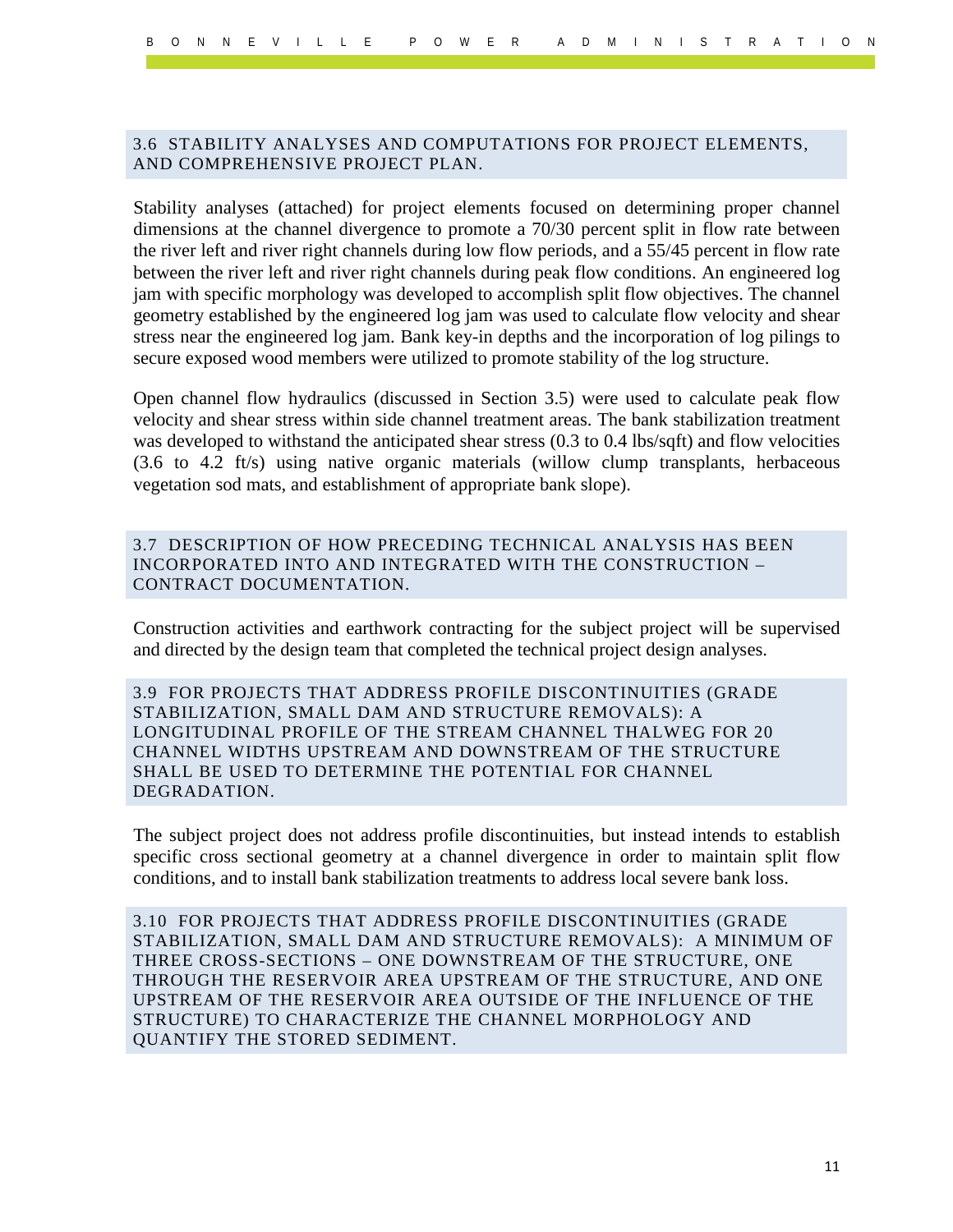The subject project does not address profile discontinuities, but instead intends to establish specific cross sectional geometry at a channel divergence in order to maintain split flow conditions, and to install bank stabilization treatments to address local severe bank loss.

### <span id="page-12-0"></span>4. CONSTRUCTION – CONTRACT DOCUMENTATION.

### <span id="page-12-1"></span>4.1 INCORPORATION OF HIPIII GENERAL AND CONSTRUCTION CONSERVATION MEASURES

The Pahsimeroi River project includes HIP III specific construction conservation measures including the following:

- Work area isolation and fish salvage;
- Improvement of secondary channel habitat;
- Streambank protection using bioengineering methods;
- Installation of habitat forming natural material instream structures (large wood); and
- Riparian vegetation planting.

<span id="page-12-2"></span>4.2 DESIGN – CONSTRUCTION PLAN SET INCLUDING BUT NOT LIMITED TO PLAN, PROFILE, SECTION AND DETAIL SHEETS THAT IDENTIFY ALL PROJECT ELEMENTS AND CONSTRUCTION ACTIVITIES OF SUFFICIENT DETAIL TO GOVERN COMPETENT EXECUTION OF PROJECT BIDDING AND IMPLEMENTATION.

See attached project design drawings.

<span id="page-12-3"></span>4.3 LIST OF ALL PROPOSED PROJECT MATERIALS AND QUANTITIES.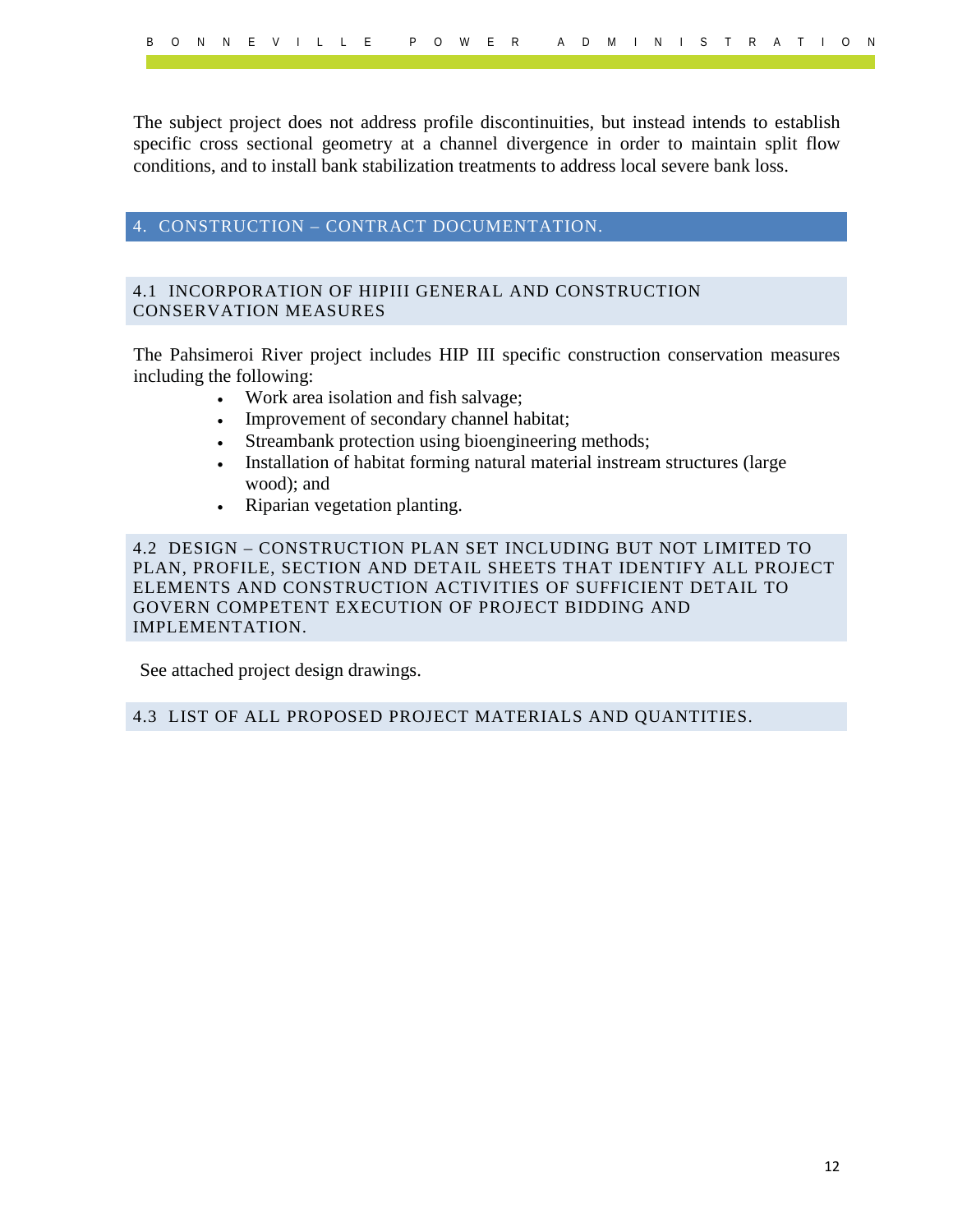| <b>Treatment Description</b>             | <b>Quantity</b>   | Area (sqft) | Volume (cy) |
|------------------------------------------|-------------------|-------------|-------------|
| Engineered Log Jam at Channel Divergence |                   |             |             |
| Pile Logs                                | 7                 |             |             |
| Footer Logs                              | $\mathfrak{D}$    |             |             |
| Pinning Logs                             | 11                |             |             |
| Racking Logs                             | as needed         |             |             |
|                                          |                   |             |             |
| Engineered Log Jam on Penninsula         |                   |             |             |
| Pile Logs                                | $\overline{4}$    |             |             |
| Footer Logs                              | $\mathfrak{D}$    |             |             |
| Pinning Logs                             | $\overline{7}$    |             |             |
| Racking Logs                             | as needed         |             |             |
|                                          |                   |             |             |
| River Left Channel                       |                   |             |             |
| Rip rap removal                          | $104$ ft          |             | $-25$       |
| <b>Bank Stabilization</b>                | 236 <sub>ft</sub> |             |             |
| Floodplain Bench Creation                | $236$ ft          | 1,232       | 45          |
| Pool Excavation                          | $n = 1$           | 1,550       | $-57$       |
| Root wad habitat structures              | $n = 4$           |             |             |
| Log barb                                 | $n = 1$           |             |             |
|                                          |                   |             |             |
| River Right Channel                      |                   |             |             |
| Rip rap removal                          | $160$ ft          |             | $-40$       |
| <b>Bank Stabilization</b>                | 125 <sub>ft</sub> |             |             |
| Floodplain Bench Creation                | $125$ ft          | 740         | 27          |
| Root wad habitat structures              | $n = 4$           |             |             |
|                                          |                   |             |             |
| <b>Total Discharge</b>                   |                   |             | 72          |
| <b>Total Excavation (alluvium)</b>       |                   |             | -57         |
| <b>Total Excavation (rip rap)</b>        |                   |             | $-65$       |

### <span id="page-13-0"></span>4.4 DESCRIPTION OF BEST MANAGEMENT PRACTICES THAT WILL BE IMPLEMENTED AND IMPLEMENTATION RESOURCE PLANS INCLUDING:

### <span id="page-13-1"></span>1. SITE ACCESS STAGING AND SEQUENCING PLAN.

See attached project design drawings.

### <span id="page-13-2"></span>2. WORK AREA ISOLATION AND DEWATERING PLAN.

See attached project design drawings.

### <span id="page-13-3"></span>3. EROSION AND POLLUTION CONTROL PLAN.

See attached project design drawings.

### <span id="page-13-4"></span>4. SITE RECLAMATION AND RESTORATION PLAN.

See attached project design drawings.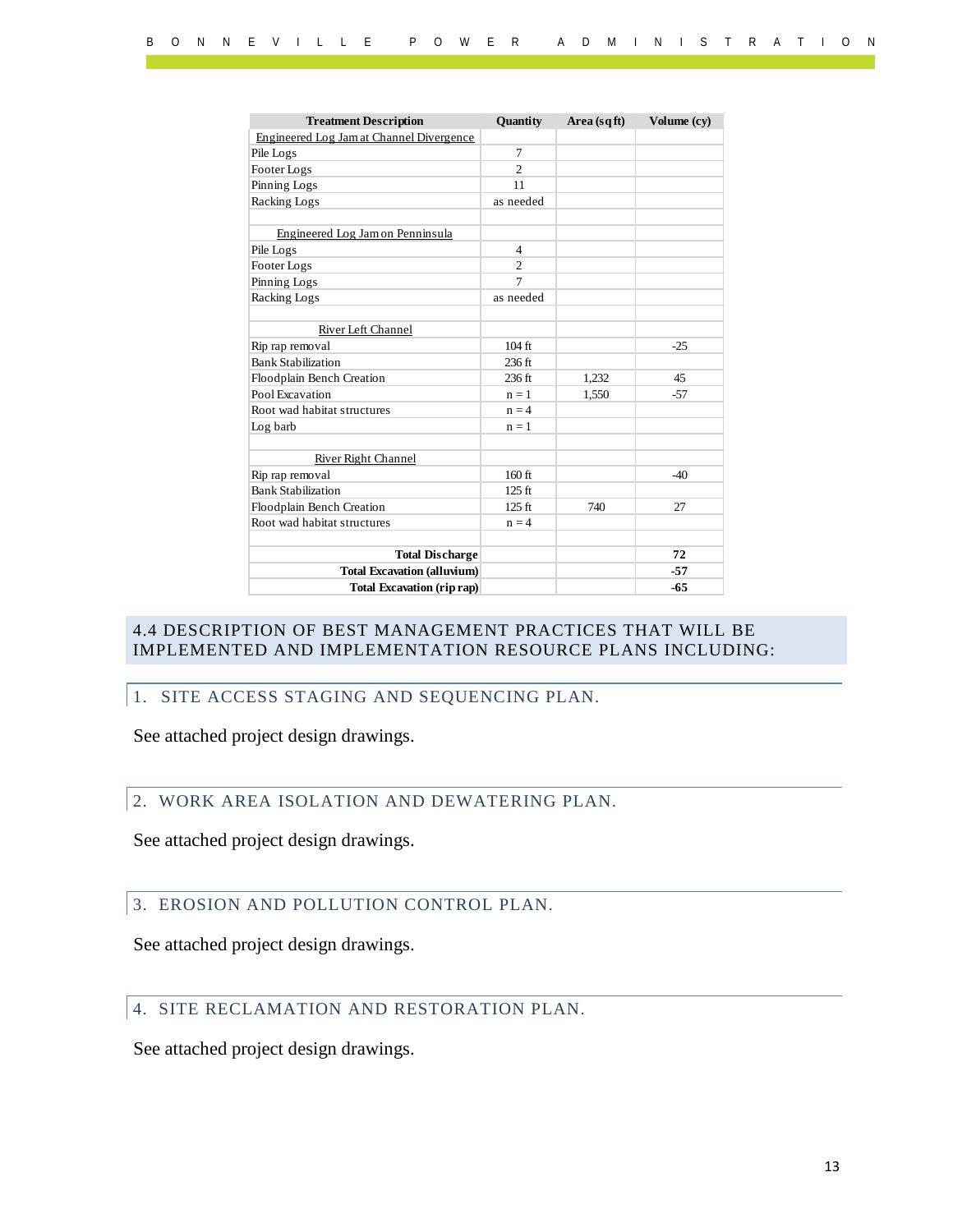### <span id="page-14-0"></span>5. LIST PROPOSED EQUIPMENT AND FUELS MANAGEMENT PLAN.

Proposed project activities will be completed using a moderately sized metal tracked excavator (CAT 320 or similar) operating with support equipment (loader or skid steer), dewatering pumps, and labor. Modifications to this equipment configuration may be suggested by the earthwork contractor selected to implement the project. Equipment will be fueled from pickup trucks in upland locations.

### <span id="page-14-1"></span>4.5 CALENDAR SCHEDULE FOR CONSTRUCTION/IMPLEMENTATION PROCEDURES.

Construction of instream project components will be completed between July 1 and August 21, 2017. Revegetation and planting will be completed after plants enter dormancy, anticipated to be around October, 2017.

### <span id="page-14-2"></span>4.6 SITE OR PROJECT SPECIFIC MONITORING TO SUPPORT POLLUTION PREVENTION AND/OR ABATEMENT.

The project will follow the BPA Conservation Methods for pollution prevention and abatement as put forth in the two biological opinions issued by the United States Fish and Wildlife Service and the National Marine Fisheries Service on the effects of BPA's Habitat Improvement Program (*National Marine Fisheries Service. 2013. Endangered Species Act Section 7 Formal Programmatic Biological and Conference Opinion, Letter of Concurrence, and Magnuson-Stevens Fishery Conservation and Management Act Essential Fish Habitat Consultation for Bonneville Power Administration's Habitat Improvement Program III (HIP III) KEC-4, U.S. Fish and Wildlife Service. 2013. Formal section 7 programmatic consultation on BPA's Columbia River Basin Habitat Improvement Program. Oregon Fish and Wildlife Office, Portland, Oregon. TAILS no. 01EOFW00-2013-F-0199*).

### <span id="page-14-3"></span>5 Monitoring and Adaptive Management Plan.

### <span id="page-14-4"></span>5.1 INTRODUCTION

The Sponsor will monitor this project from pre-construction, during and post construction. The Sponsor will hold a 20 year contract with the landowners where they cannot disturb the construction footprint or the fence and they must maintain that fence during this time. Photo-points will be taken for the life of the project along with aerial video and photos.

### <span id="page-14-5"></span>5.2 EXISTING MONITORING PROTOCOLS

Turbidity during project construction will be monitored and reported as put forth in the HIP III handbook, version IV.

### <span id="page-14-6"></span>5.3 PROJECT EFFECTIVENESS MONITORING PLAN

Implementation and compliance monitoring will be conducted before, during, and after construction to ensure that the project was implemented as intended and designed. A pre-construction aerial video/photos will be taken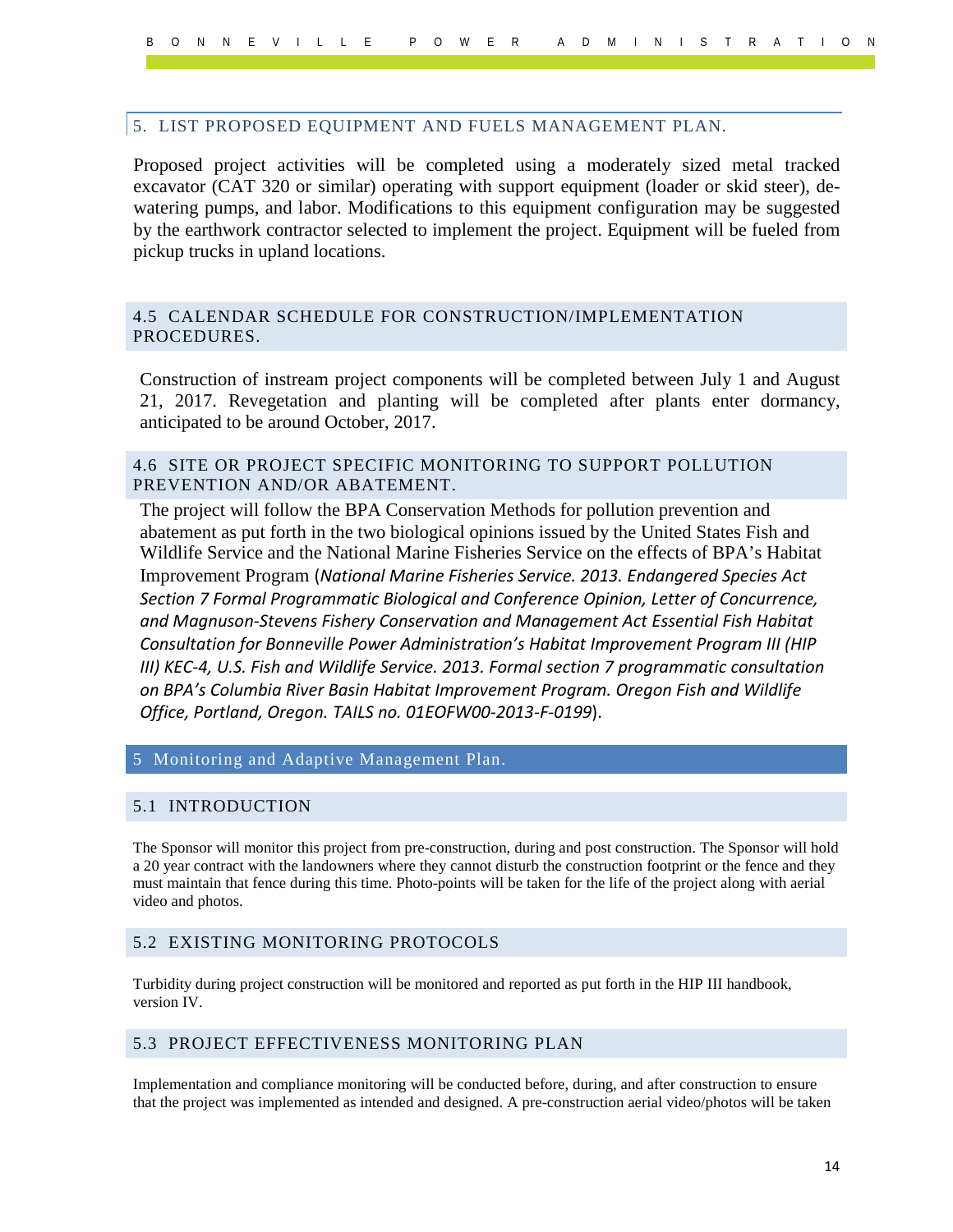to document the baseline condition prior to construction. This flight path and aerial photo points will be repeated post-project in fall 2017 and one year after implementation in fall 2018. Newly planted vegetation will be checked for survivability in spring 2018, and will be re-planted if necessary. The split flow structure will be observed for two years, and will be adjusted to accomplish the split flow goals if necessary.

### <span id="page-15-0"></span>5.4 PROJECT REVIEW TEAM TRIGGERS

This question to be completed by BPA.

### <span id="page-15-1"></span>5.5 MONITORING FREQUENCY, TIMING, AND DURATION

### <span id="page-15-2"></span>BASELINE SURVEY

See 5.3 above.

### <span id="page-15-3"></span>AS-BUILT SURVEY

<span id="page-15-4"></span>MONITORING SITE LAYOUT

<span id="page-15-5"></span>POST-BANKFULL EVENT SURVEY

<span id="page-15-6"></span>FUTURE SURVEY (RELATED TO FLOW EVENT)

### <span id="page-15-7"></span>5.6 MONITORING TECHNIQUE PROTOCOLS

### <span id="page-15-8"></span>PHOTO DOCUMENTATION AND VISUAL INSPECTION See 5.3 above.

### <span id="page-15-9"></span>LONGITUDINAL PROFILE

<span id="page-15-10"></span>HABITAT SURVEY

<span id="page-15-11"></span>SURVIVAL PLOTS

<span id="page-15-12"></span>CHANNEL AND FLOODPLAIN CROSS-SECTIONS

<span id="page-15-13"></span>FISH PASSAGE

### <span id="page-15-14"></span>5.7 DATA STORAGE AND ANALYSIS

### <span id="page-15-15"></span>5.8 MONITORING QUALITY ASSURANCE PLAN